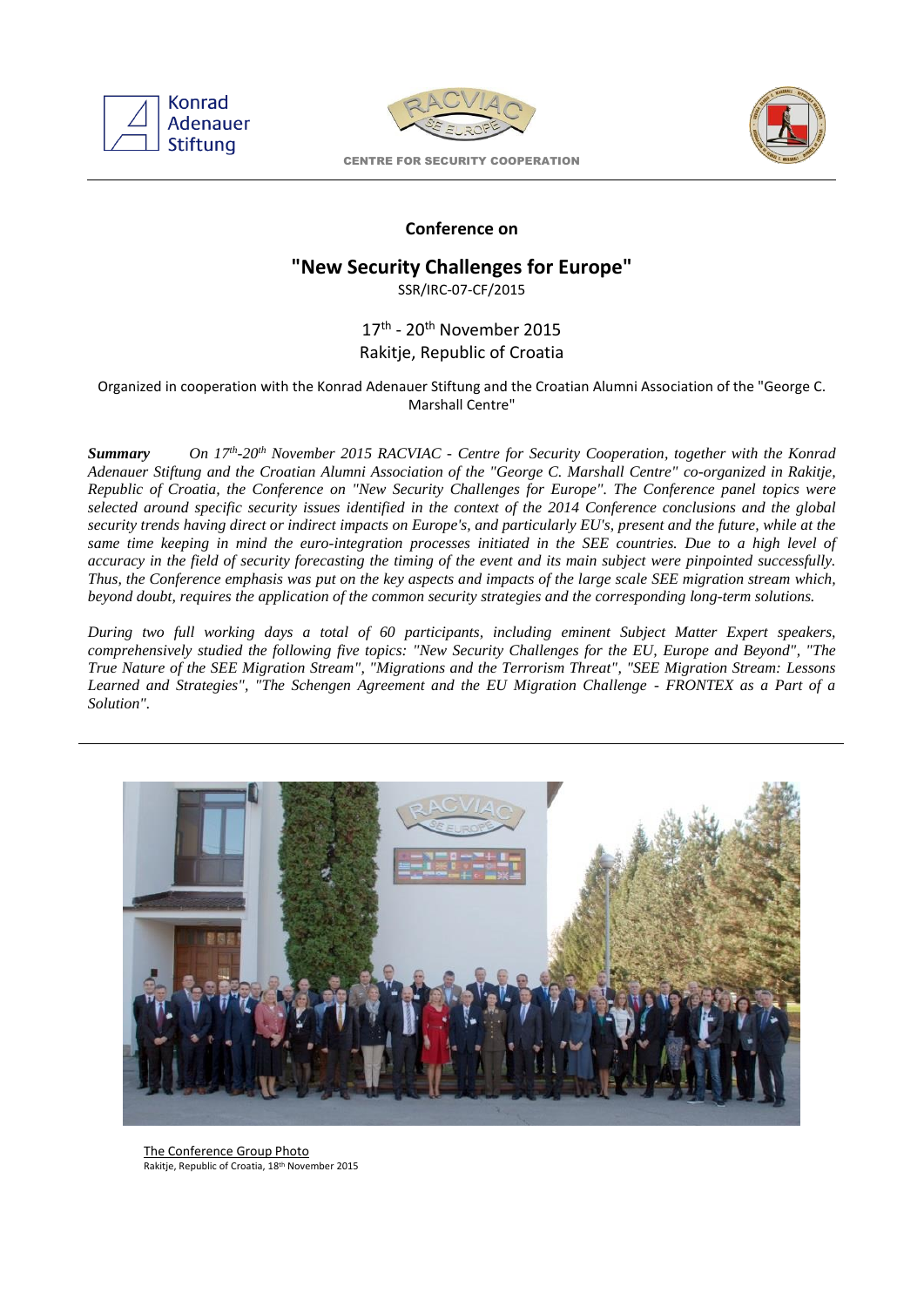#### **Activity Background**

The subject event presents a continuation of the established series of activities aimed toward enabling comprehensive discussions on developing security challenges for the European countries. It is the third RACVIAC activity to be developed and organized in cooperation with the Konrad-Adenauer-Stiftung Office in the Republic of Croatia and the Croatian Alumni Association of the "George C. Marshall Center".

The key idea behind this initiative is that the process of EU accession of the South-Eastern Europe (SEE) countries, aspiring to full EU membership, should be complemented with the necessary steps toward a national integration of the key elements of the existing EU Security Strategy. Thus, looking from a geopolitical point of view, the SEE should define a common political and security outlook vis-à-vis the new security threats that lie ahead, that are already arising or will possibly arise in the near future.



Conference Opening

[*Starting from left*]

**Mr Andreas Krauß**, Permanent Deputy Ambassador, German Embassy in HR **BG Gordana Garašić**, President's Assistant Counsellor for Defence and National Security, Office of the President of the Republic of Croatia **H.E. Ambassador Haydar Berk,** Director of RACVIAC - Centre for Security Cooperation

**Dr Michael A. Lange,** Head of KAS Office Croatia

**Dr Hans-Peter Friedrich**, MP, former Minister of Interior of the Federal Republic of Germany

**Mr Smiljan Čubelić**, President, the Croatian Alumni Association of the G. C. Marshall Centre

The purpose of this joint event was to continue addressing the transformation processes in SEE in the context of the required

level of security integration for EU and NATO membership aspiring candidates. The Conference aimed at bringing together the representatives primarily from the SEE countries

*The subject event presents a continuation of the established series of activities aimed toward enabling comprehensive discussions on developing common security challenges for the European countries.*

whose international position is shifting following Croatian entry into the EU. The main Conference objectives were as follows:

- To identify developing security challenges for Europe in general and SEE in particular;

- To provide participants with the opportunity to share national considerations concerning the identified security challenges;

To look into the rationale regarding the implementation of the current EU Security Strategy, especially in the light of a continuous intensification of illegal migrations and the way this process influences the level of the terrorist threat within or outside of the European continent; - To provide participants from NATO/EU member and non-member countries with a common platform to review the current security challenges emerging from the newest geopolitical shifts and resulting issues;

- To discuss the current economic and financial trends within the European Union and to assess how the growing national debts and budget constraints influence the joint security future of the European Union and the countries aspiring to EU membership.

#### **Activity Facilitators**

The provision of expertise and the overall organization were respectively handled between RACVIAC as the Conference proponent and the supporting partners. All parties were at a certain

point included in organizational support, development of the agenda and speakers' invitations. RACVIAC developed and presented an initial activity concept and corresponding programme to the remaining parties, which was then additionally

Traditionally, mutual partnership between RACVIAC, the KAS Office Croatia and the Croatian Alumni Association of the "George C. Marshall Center" was successfully utilized during the preparation and execution of this event, together with the required comprehensive Subject Matter Expertise.

improved through direct consultations.

Thus, all partner organizations were constantly engaged in the development of the event in line with the previously agreed and established Conference objectives.

The Conference itself was designed as an expert forum around five panel sessions chaired in turns by the leading representatives of the Conference partner organizations and UNDP.

#### **Activity Venue, Duration and Participation**

This was the sixth RACVIAC SSR Pillar's 2015 Programme activity. The participation was very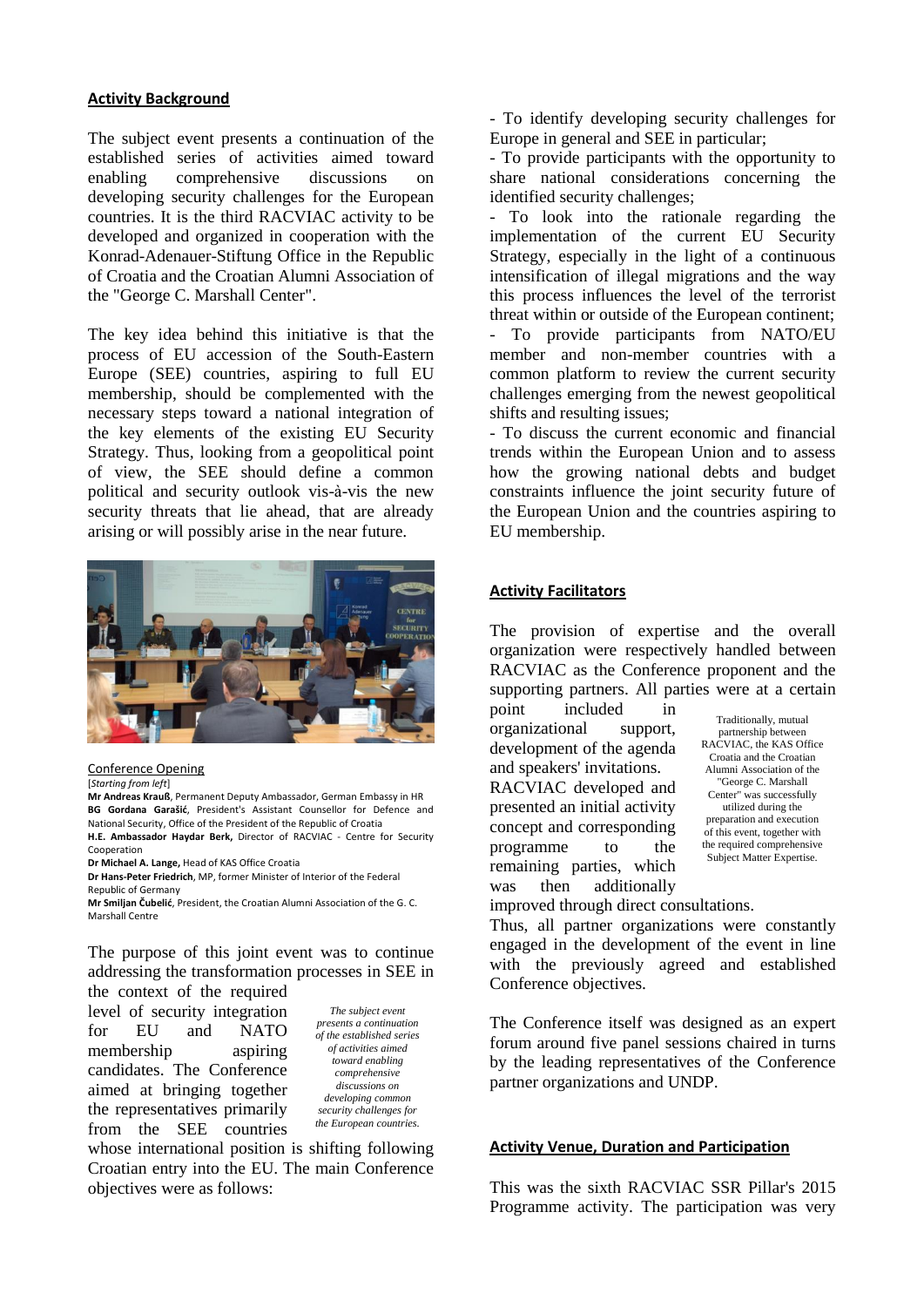high, and in total 60 participants from the Republic of Albania, the Republic of Austria, Bosnia and Herzegovina, Republic of Croatia, the Federal Republic of Germany, the Former Yugoslav Republic of Macedonia\*\*, Montenegro, Russian Federation, Republic of Serbia, Republic of Slovenia, Republic of Turkey and Kosovo\*, including Subject Matter Experts, Members of RACVIAC and KAS staff, took part in the Conference.

The event itself had a standard RACVIAC Conference structure, but lasted a day longer than usual (four working days), from  $17<sup>th</sup>$  to  $20<sup>th</sup>$ November 2015.

*\* This designation is without prejudice to position on status, and is in line with UNSCR 1244 and ICJ Opinion on the Kosovo Declaration of Independence (in accordance with Arrangements regarding representation and cooperation). \*\* Turkey recognizes the Republic of Macedonia under its constitutional name.*

### **Activity Description and Content**

The Conference "On New Security Challenges for Europe" was structured in such a way so as to enable discussion on contemporary security aspects. Due to the broader context, the Agenda's scope covered the situation in the entire European continent and beyond due to the global implications of the current security situation.

The main outcomes of this highly topical event were:

- To identify and stress the real nature of the current security situation elements;

- To facilitate the idea of a common approach to common security challenges in Europe;

- To bring together the most relevant participants (Subject Matter Experts and decision makers) directly involved in resolving the "SEE Migration Stream" challenges;

- To introduce and talk about the different aspects of the large-scale migration challenges;

- To ultimately promote dialogue and cooperation on the current security challenges in Europe and beyond.

The joint work started on 18<sup>th</sup> November 2015 with the Conference opening during which Welcome Addresses were delivered by:

- H.E. Ambassador Haydar Berk, Director of RACVIAC - Centre for Security Cooperation,

- Dr Michael A. Lange, Head of KAS Office Croatia,

Mr Andreas Krauß, Permanent Deputy Ambassador, the Embassy of the Federal Republic of Germany in the Republic of Croatia,

- Mr Smiljan Čubelić, President, the Croatian Alumni Association of the G. C. Marshall Centre.



Conference Welcome Addresses Dr Michael A. Lange, Head of the KAS Office Croatia

Director of RACVIAC, H.E. Ambassador Haydar Berk, started his welcome speech with the call for a minute of silence for the victims of the November terrorist attacks in Paris, the French Republic, that happened just a few days prior to the Conference.



Conference Opening Commemoration

H.E. Ambassador Haydar Berk, Director of RACVIAC, called for a minute of silence in memory of the November victims of the terrorist attacks in Paris, the French Republic

This latest wave of terror unfortunately confirmed the gravity of the security situation in the Europe. H.E. Ambassador Berk stressed that we live in an environment of asymmetric threats, which present

challenges that are different than the ones during the Cold War period and that are threatening the core values of the whole of humanity. He pointed out that contemporary terrorism

H.E. Ambassador Haydar Berk, Director of RACVIAC: "Contemporary security challenges including terrorism cannot be overcome without strong international cooperation.

cannot be defeated without strong international cooperation. In this regard he quoted the G20 Summit Meeting conclusions (Antalya, Republic of Turkey) in which the leaders strongly condemned terrorist attacks in Paris and Ankara as an unacceptable affront to all of humanity, and confirmed unity in combatting terrorism based on a comprehensive approach and addressing the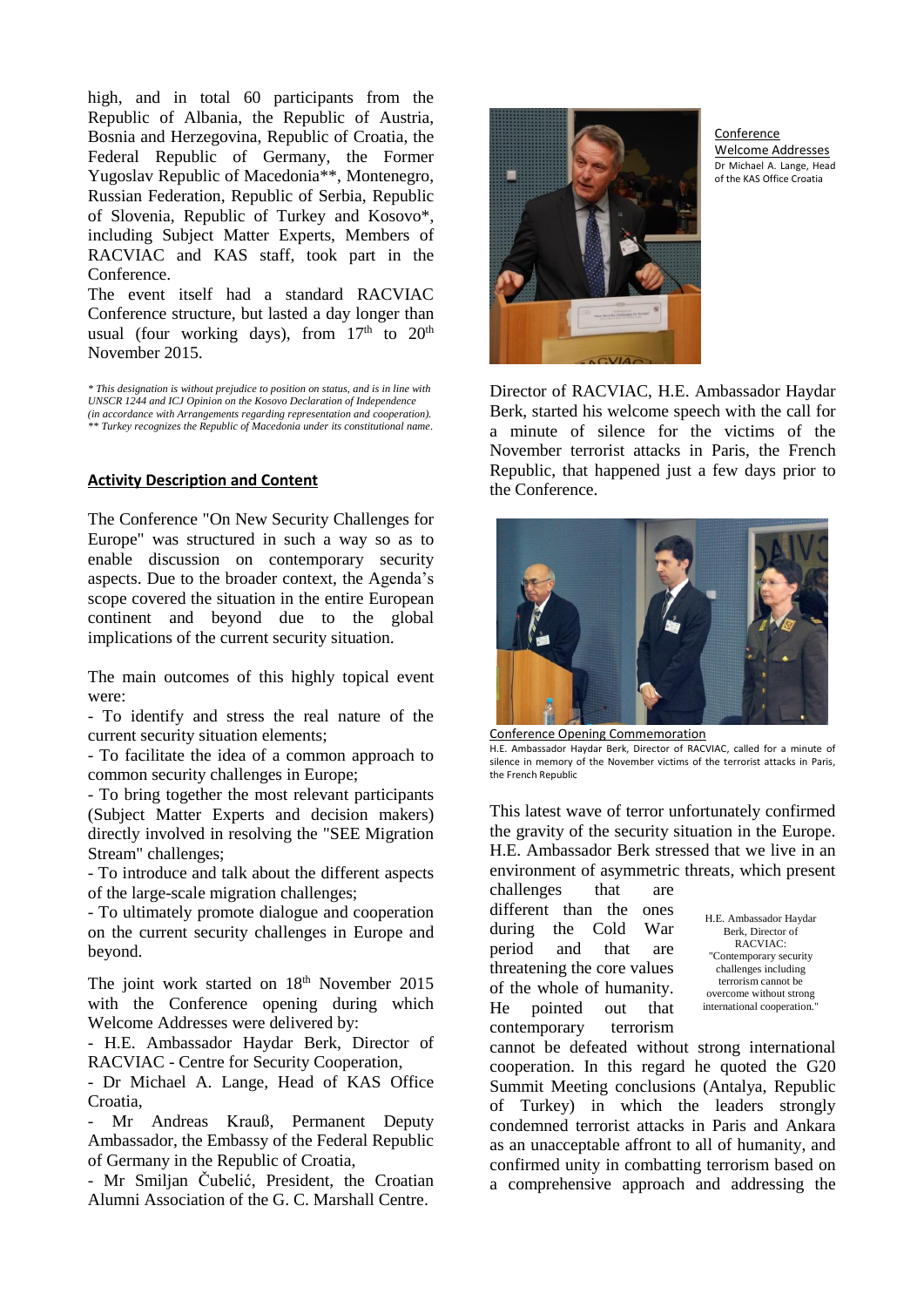conditions conducive to terrorism, as stipulated in the UN Security Council Resolution 2178.

H.E. Ambassador Berk concluded his address by expressing his gratitude to all those involved in the realization of this Conference seeing it as a form of active contribution to a better and more secure future.

On behalf of the President of the Republic of Croatia, H.E. Ms Kolinda Grabar-Kitarović, who accepted the invitation but was not able to participate in person, the Conference keynote speech was given by Brigadier General Gordana Garašić, Assistant Counsellor for Defence and National Security in the Office of the President of the Republic of Croatia.



The Conference Keynote Speech BG Gordana Garašić, President's Assistant Counsellor for Defence and National Security

Brigadier General Garašić conveyed the message of personal support on behalf of the President and thus confirmed the importance of this kind of events for the Republic of Croatia and SEE Europe as a whole on behalf of the highest national authority.



Panel I Keynote **Speech** Dr Hans-Peter Friedrich, Member of the Parliament and former Minister of Interior of the Federal

The work continued with the First Conference Panel on the "New Security Challenges for EU, Europe and beyond", that was initiated with the keynote speech that was delivered by Dr Hans-Peter Friedrich, member of the Parliament and

former Minister of Interior of the Federal Republic of Germany.

Dr Friedrich delivered a highly insightful expose in which he comprised a majority of current security challenges in the EU, Europe and beyond, with an emphasis on the current migration crisis. Dr Friedrich pointed out that in case of the refugee crisis the priority and the only perspective regarding the migration stream is that the conditions for their return to the point of origin must be established. One of the solutions, naturally, is to temporary provide care for refugees in the countries situated in the immediate neighbourhood. Unfortunately, these countries cannot carry this heavy burden by themselves. Dr Friedrich also underlined that the UN has failed in this regard (refugee camps), because of a lack of funds. The EU supported the camps but not well enough, he stressed.

Speaking about the social aspects, he made a point of stating that when members of other cultures come to Europe that they should integrate, and that they must not live isolated in "ghettos as a sort of a parallel world". In this context, EU member or any other country can receive only as many migrants as it can integrate, and for this particular reason every country should decide on the highest number of supported immigrants that should correlate with the highest possible national integration capacity.

Talking about the situation on the borders, Dr Friedrich underlined that the Schengen regime does not have an alternative and that the Hungarian example should be considered in this context. Regarding the subject of the refugees, the EU must send a message to all future migrants that the corresponding legislation will be fully

applied, he added. Dr Friedrich also stressed that a good example in this regard is the Kingdom of Spain, which is intensively cooperating with the originating and transit countries by returning a majority of

*Speaking about the largescale migration stream, border management/control issues and the future security challenges for Europe, Dr Hans-Peter Friedrich called for a common approach, for proactive, systematic and coordinated solutions.*

migrants to their homes. Ultimately, he stated that the important part of the solution is to fight human trafficking not just in the EU but in the countries of origin too.

When it comes to border management and control, the EU must insist on its own common system, which "the Schengen" is. Regarding this subject Dr Friedrich concluded that if "the Schengen" fails, every EU country will start to apply its own rules and solutions.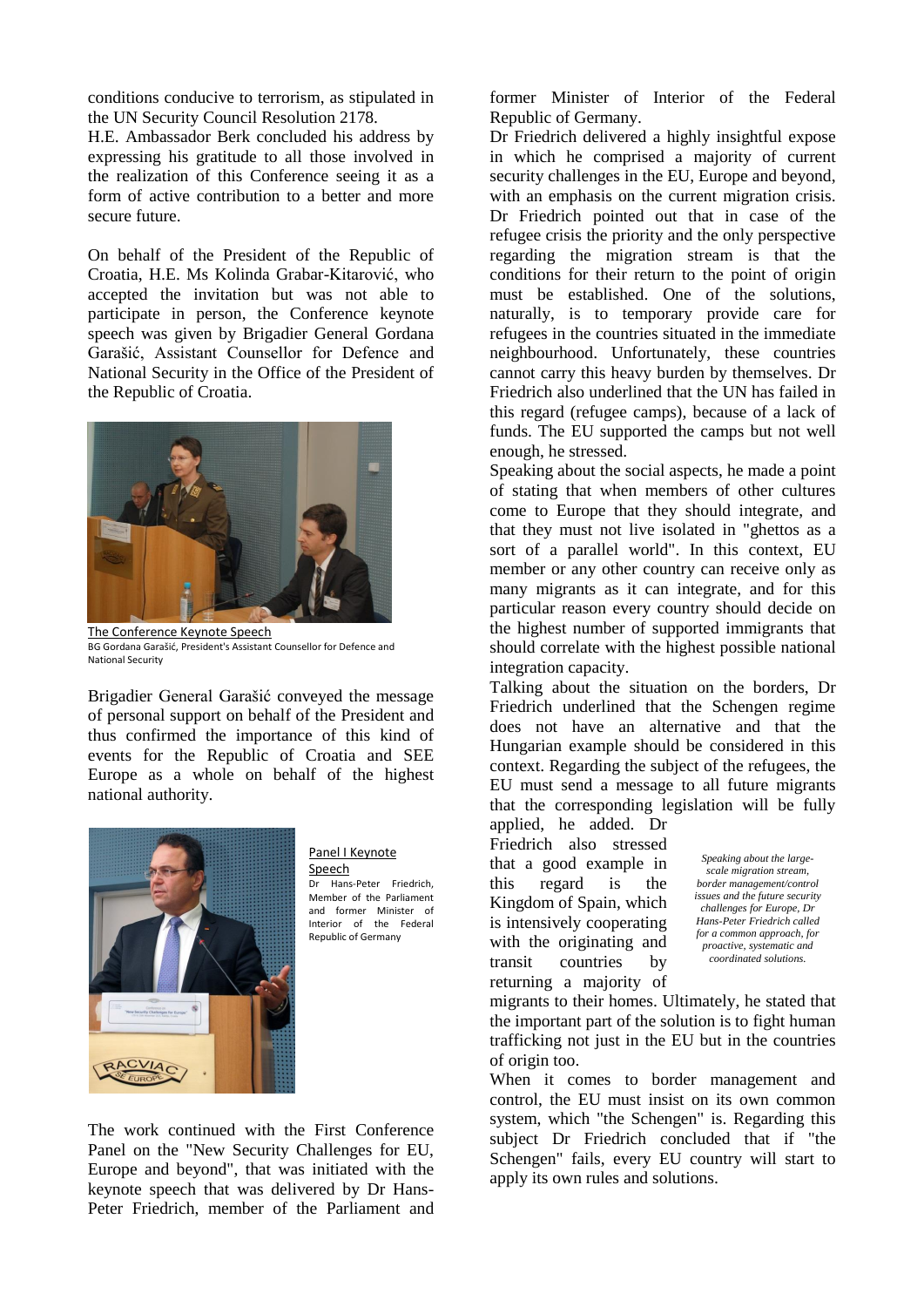Dr Friedrich concluded his comprehensive expose with his own vision of the future security challenges for the EU. As the next big security problem for the EU he sees a migration influx from the African continent. The point is that the Arabian spring movement generated and will continue to generate instabilities and a failure of the states, he added. The EU must contribute to the stabilization of the North African states like Libya and Egypt, and these efforts must be joint in nature and not bilateral, he stressed.



Conference in Session - National Contributions

After this first panel keynote speech, the Conference continued with the individual national contributions, after which the specific EU aspects of the ongoing actions in the field of security were discussed by a group of eminent scholars.

Ms Lidija Čehulić-Vukadinović, PhD, Associate Professor, Faculty of Political Sciences, University of Zagreb, laid out a set of questions regarding the impact of the current crisis on the political future of the European Union, and the accession process specifically. Within the same context Mr Sandro Knezović, PhD, Institute for Development and International Relations, spoke about the mechanism of the decision-making process in the EU and how it influences the common crisis resolutions.



Keynote Speaker Presentations - Panel I Ms Lidija Čehulić-Vukadinović, PhD, Associate Professor, Faculty of Political Sciences, University of Zagreb

Finally, Maj Robert Barić, PhD, Centre for Defence and Strategic Studies, the Croatian Defence Academy "Dr. Franjo Tuđman", laid out a comprehensive strategic and global view of the ongoing security situation.

The first conference day concluded with Panel II on the "True Nature of the SEE Migration Stream". The main purpose of this Panel was to introduce the participants with the new perspective on the migration stream topic. The keynote speaker for this Panel was Mr Kristijan Kotarski, PhD, Assistant Professor at the Faculty of Political Sciences, University of Zagreb, who provided participants with very interesting insights regarding the economic aspects of migrations, entitled "The Political Economy of Migrations in the 21<sup>st</sup> Century".

His presentation garnered a high level of interest by throwing a new light on this specific question by analysing the dominant push and pull factors of the  $21<sup>st</sup>$  century migrations.

Day Two of the Conference started with Panel III on the "Migrations and the Terrorism Threat". It included an introductory keynote speech given by Ms Olivera Injac, PhD, Professor, Humanistic Studies Faculty, Podgorica, in which she stressed contemporary trends in terrorism with an emphasis on the role of migrations.

On the other hand, Mr Nikola Brzica, MSc, Expert Consultant on Information Security, laid out the basis for the discussion on the evolution of contemporary terrorism.

Panel IV spanned the topic of the "SEE Migration Stream: Lessons Learned and Strategies".

This panel included two eminent officials: Col Andreas Pichler, Austrian police Attaché to Croatia and Slovenia and Mr Dragan Petrović, The Migration, Asylum, Refugees Regional Initiative (MARRI). Col Pichler in his expose reviewed the ongoing practices and summed up the lessons learned regarding the SEE migration stream from the perspective of EU Member and EU Member candidate countries, and what particular strategies they applied.

Panel V was dedicated to "The Schengen Agreement and the EU Migration Challenge - FRONTEX as a Part of a Solution".

This topic was covered by a highly eminent speaker, Mr Ivan Bizjak, PhD, the former minister of Interior of the Republic of Slovenia. As the former Director General at the DG Justice and Home Affairs in the Council of the EU he was personally involved in the enlargement of the Schengen area in 2007.